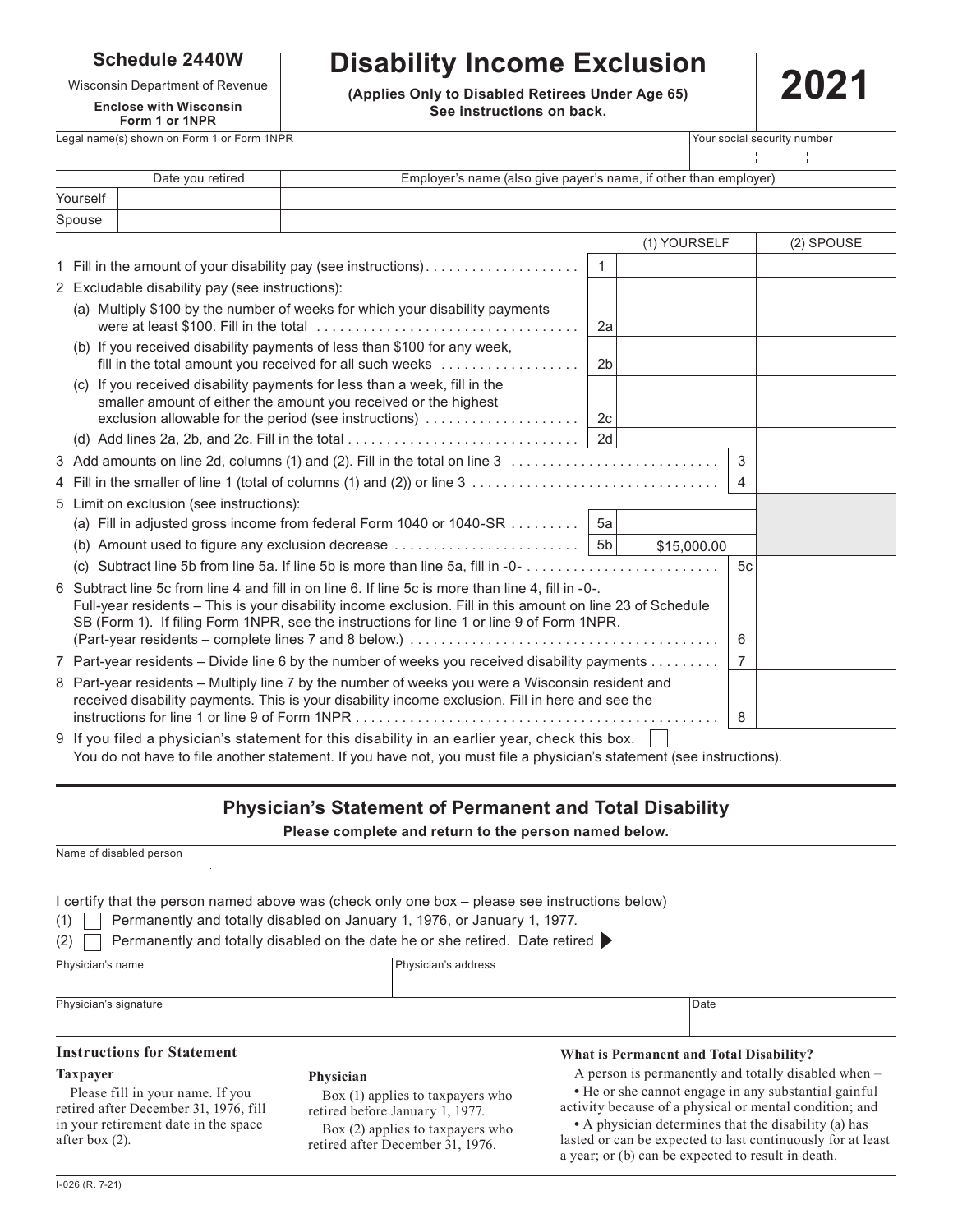### **2021 Schedule 2440W Instructions**

**Purpose of Schedule** Persons who receive disability income may be able to exclude a portion of it from their taxable income. Complete this schedule to determine the amount, if any, of your exclusion.

**What is Disability Income** Generally, disability income is the total amount you were paid under your employer's accident and health plan or pension plan instead of wages for the time you were absent from work because of permanent and total disability. However, any payment you received from a plan that does not provide for disability retirement is not disability income.

**Who Can Exclude Disability Income** You can take the exclusion for 2021 if you meet ALL these tests:

- You received disability income which is not otherwise exempt from Wisconsin tax.
- You were under age 65 at the end of 2021. (If you were born on January 1, 1956, you are considered to be age 65 at the end of 2021.)
- You retired on disability and were permanently and totally disabled when you retired. (See **"What is Permanent and Total Disability?"** below and instructions for **Physician's Statement** on page 1.)
- On January 1, 2021, you had not yet reached the age when your employer's retirement program would have required you to retire.
- For any year prior to 1984, you did not choose to treat your disability income as a pension instead of taking the exclusion.
- If you were married at the end of 2021, you must file a joint return.
- You were a Wisconsin resident when you received the disability income.

If you meet these tests, you can take the exclusion until the earliest of the following dates:

(1) The first day of the tax year in which you turn 65. (If you were born on January 1, 1956, you are considered to be age 65 at the end of 2021.) (2) The day you reach the age when your employer's retirement program would have required you to retire.

**What is Permanent and Total Disability?** A person is permanently and totally disabled if (1) he or she cannot engage in any substantial gainful activity because of a physical or mental condition, **and** (2) a physician determines that the condition has lasted or can be expected to last continuously for at least a year, or can be expected to result in death. An activity is considered substantial if it consists of duties that are more than those of a nonproductive, make-work nature. An activity is considered gainful if it pays at a rate at or above the minimum wage. The examples below show substantial gainful activity. In such cases, the disability income exclusion cannot be taken.

*Example 1*: Sue, who was a sales clerk, retired on disability. She now works as a full-time babysitter earning minimum wage. Although Sue does different work, she babysits on ordinary terms for the minimum wage. She cannot take the exclusion because she is engaged in an activity that is both substantial and gainful.

*Example 2:* Mary, president of the XYZ Corporation, retired on disability because of a terminal illness. On her doctor's advice, she works parttime as a manager and is paid more than the minimum wage. Her employer sets her days and hours. Although Mary's illness is terminal and she works part-time, the work is done at her employer's convenience. She is considered engaged in a substantial gainful activity and cannot take the exclusion.

### **Specific Instructions**

**Line 1** Fill in the amount of disability pay included in your federal adjusted gross income, less any amount that is otherwise exempt from Wisconsin tax (for example, retirement payments received from the U.S. government that relate to service with the Coast Guard, the commissioned corps of the National Oceanic and Atmospheric Administration, or the commissioned corps of the Public Health Service).

**Lines 2a and 2b** You can exclude either your actual weekly disability pay or \$100 a week, whichever is less. Your weekly pay is your total yearly pay divided by 52.

**Line 2c** If you received disability pay for part of a week, follow the steps below.

- **Step 1.** Divide \$100 by the number of days a week you normally worked before you retired.
- **Step 2.** Divide the disability pay you received by the number of days it covered in that week.
- **Step 3.** Compare the Step 1 and Step 2 amounts. The smaller amount is your daily rate. Your exclusion for the week is based on it.
- **Step 4.** Multiply your daily rate by the number of days you received disability pay in the short week. The result is your exclusion for that week. **Step 5.** Add your exclusion for that week to your exclusion for any other short weeks. Fill in the total on line 2c.

Disability payments are made for part of a week when one of the following happens after the first day of the taxpayer's normal workweek: (1) The disability retirement begins.

- (2) The disability retirement ends because the taxpayer reaches required retirement age.
- (3) The taxpayer dies.

**Line 5** Generally, the most a person can exclude is \$5,200. This exclusion goes down, dollar for dollar, by any amount over \$15,000 on line 5a. Generally, no exclusion is left if line 5a is –

- \$20,200 or more, and one person could take the exclusion.
- \$25,400 or more, and both spouses could take the exclusion.

**Physician's Statement** If you did not check the box on line 9 of Schedule 2440W, you must have your physician complete a statement of permanent and total disability. You can use the statement on Schedule 2440W for this purpose. However, if you are filing federal Schedule R and your physician completed a Physician's Statement for use with that form, you may submit a copy of that statement instead of completing the physician's statement on Schedule 2440W. If both spouses take the exclusion, each must file a statement. If you retired on disability before January 1, 1977, the physician's statement must show that you were permanently and totally disabled on January 1, 1976, or January 1, 1977. If you retired on disability after 1976, the physician's statement must show that you were permanently and totally disabled when you retired.

If the Department of Veterans Affairs (VA) certifies that you are permanently and totally disabled, you can file VA Form 21-0172 instead of the physician's statement. VA Form 21-0172 must be signed by a person authorized by the VA to do so. You can get VA Form 21-0172 from your local VA regional office.